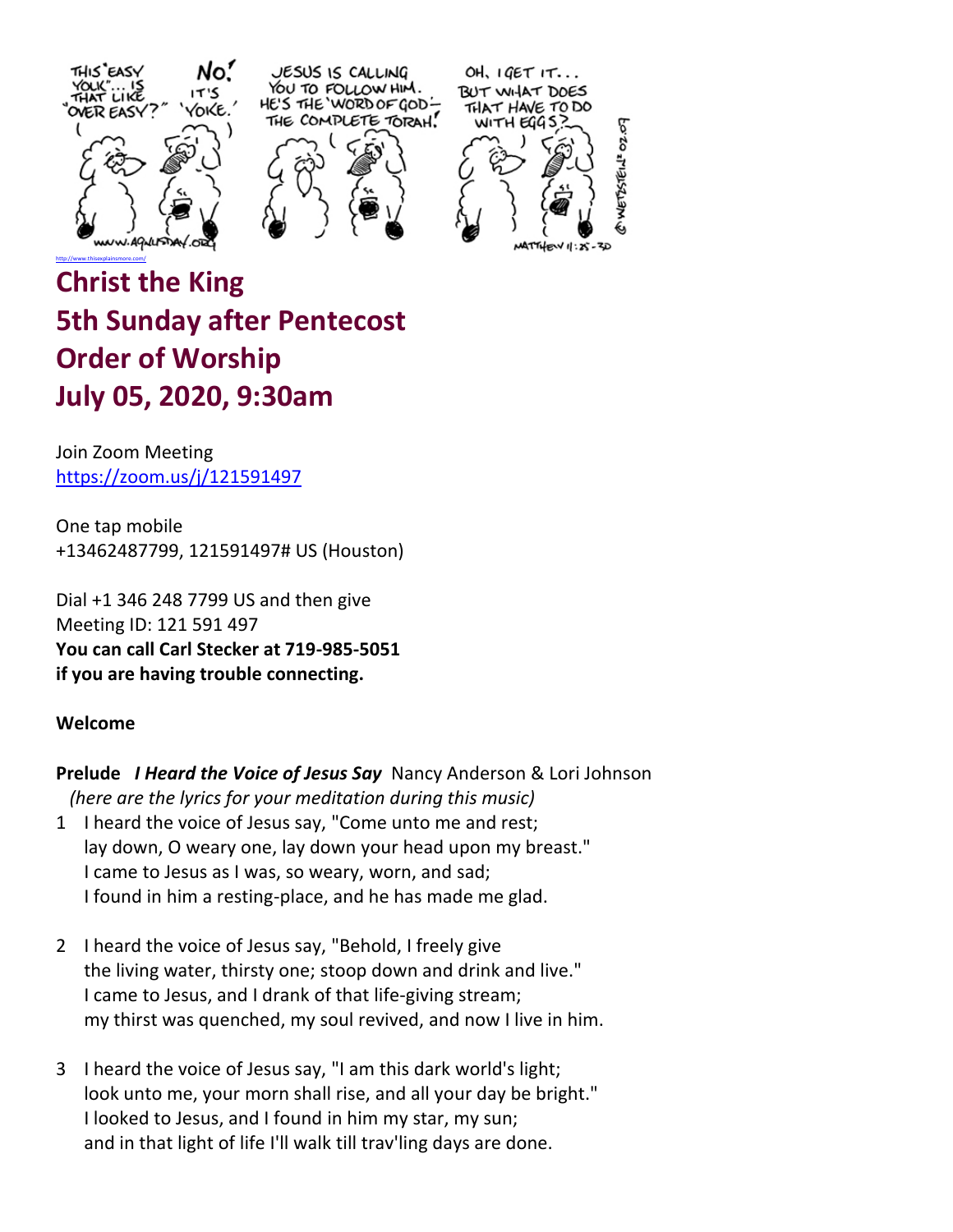# **Confession and Forgiveness**

Blessed be the holy Trinity,  $\pm$  one God, whose steadfast love is everlasting, whose faithfulness endures from generation to generation. **Amen.**

Trusting in the mercy of God, let us confess our sin.

# *Silence is kept for reflection.*

Reconciling God, **we confess that we do not trust your abundance, and we deny your presence in our lives. We place our hope in ourselves and rely on our own efforts. We fail to believe that you provide enough for all. We abuse your good creation for our own benefit. We fear difference and do not welcome others as you have welcomed us. We sin in thought, word, and deed. By your grace, forgive us; through your love, renew us; and in your Spirit, lead us; so that we may live and serve you in newness of life. Amen.**

Beloved of God, by the radical abundance of divine mercy

we have peace with God through  $\pm$  Christ Jesus, through whom we have obtained grace upon grace. Our sins are forgiven. Let us live now in hope. For hope does not disappoint, because God's love has been poured into our hearts through the Holy Spirit. **Amen.**

## **Greeting**

The grace of our Lord Jesus Christ, the love of God, and the communion of the Holy Spirit be with you all. **And also with you.**

# **Hymn of Praise** *Mine Eyes Have Seen the Glory* ELW 890

**3 In the beauty of the lilies Christ was born across the sea, with a glory in his bosom that transfigures you and me. As he died to make men holy, let us live to make men free, while God is marching on. Glory, glory! Hallelujah! Glory, glory! Hallelujah! Glory, glory! Hallelujah! His truth is marching on.**

## **Prayer of the Day**

You are great, O God, and greatly to be praised. You have made us for yourself, and our hearts are restless until they rest in you. Grant that we may believe in you, call upon you, know you, and serve you, through your Son, Jesus Christ, our Savior and Lord. **Amen.**

## **Reading: Romans 7:15-25a**

*Life captive to sin is a catch-22 existence in which we know good but do not do it and do things we know to be wrong. Through Jesus Christ, God has set us free from such a futile existence.*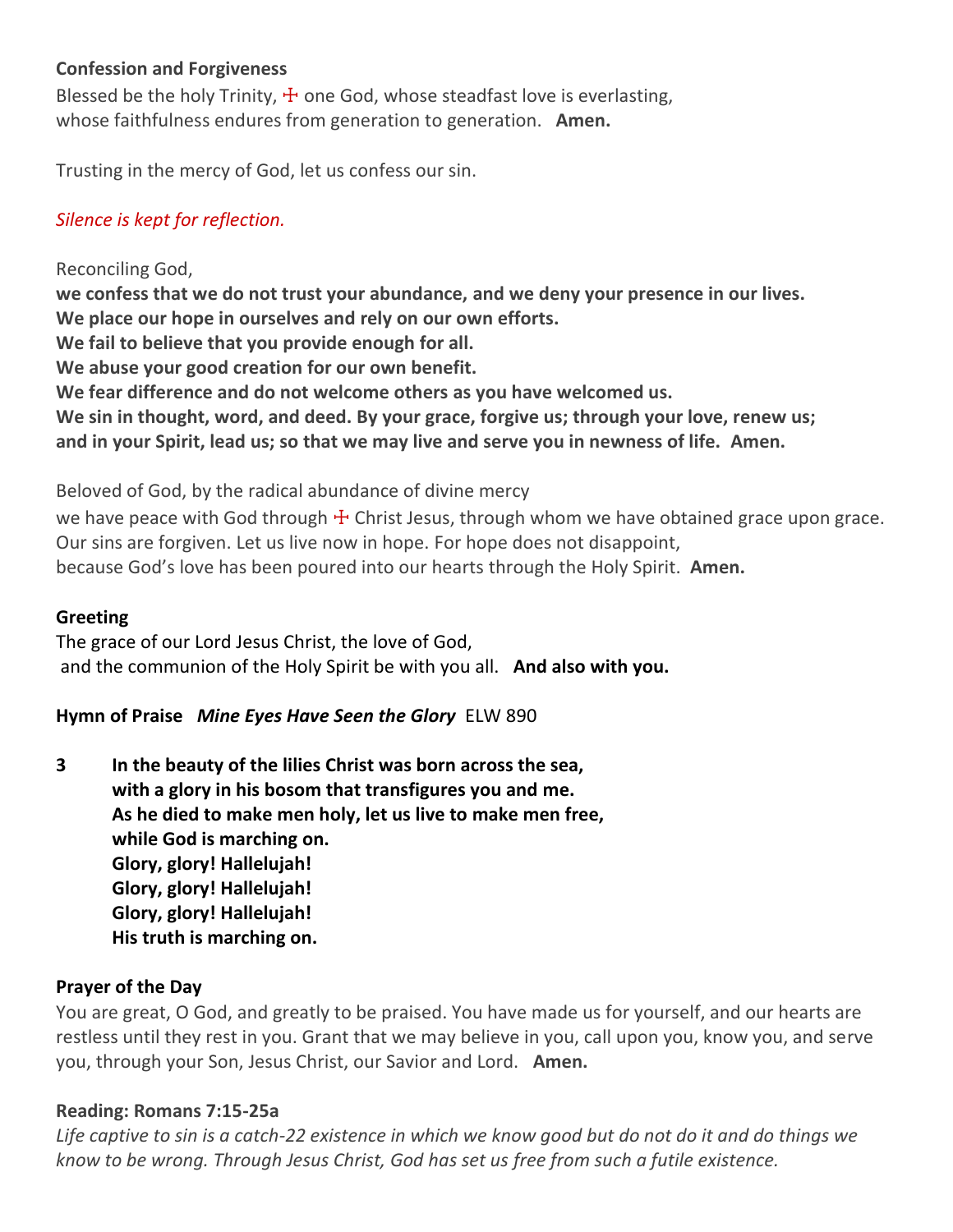$15$ I do not understand my own actions. For I do not do what I want, but I do the very thing I hate. <sup>16</sup>Now if I do what I do not want, I agree that the law is good. <sup>17</sup>But in fact it is no longer I that do it, but sin that dwells within me.  $^{18}$ For I know that nothing good dwells within me, that is, in my flesh. I can will what is right, but I cannot do it.  $^{19}$ For I do not do the good I want, but the evil I do not want is what I do.  $^{20}$ Now if I do what I do not want, it is no longer I that do it, but sin that dwells within me.

<sup>21</sup>So I find it to be a law that when I want to do what is good, evil lies close at hand. <sup>22</sup>For I delight in the law of God in my inmost self,  $^{23}$ but I see in my members another law at war with the law of my mind, making me captive to the law of sin that dwells in my members. <sup>24</sup>Wretched man that I am! Who will rescue me from this body of death?  $25a$ Thanks be to God through Jesus Christ our Lord!

Word of God. Word of Life. **Thanks be to God.**

## **Children's message-** Jean Bruns



The gospel according to Mathew chapter 11. **Glory to you, O Lord.**

# **Gospel: Matthew 11:16-19, 25-30**

*Jesus chides people who find fault with both his ministry and that of John the Baptist. He thanks God that wisdom and intelligence are not needed to receive what God has to offer.*

[Jesus spoke to the crowd saying:] <sup>16</sup>"To what will I compare this generation? It is like children sitting in the marketplaces and calling to one another,

 $17'$ We played the flute for you, and you did not dance;

we wailed, and you did not mourn.'

<sup>18</sup>For John came neither eating nor drinking, and they say, 'He has a demon'; <sup>19</sup>the Son of Man came eating and drinking, and they say, 'Look, a glutton and a drunkard, a friend of tax collectors and sinners!' Yet wisdom is vindicated by her deeds."

 $25$ At that time Jesus said, "I thank you, Father, Lord of heaven and earth, because you have hidden these things from the wise and the intelligent and have revealed them to infants;  $^{26}$ yes, Father, for such was your gracious will.  $^{27}$ All things have been handed over to me by my Father; and no one knows the Son except the Father, and no one knows the Father except the Son and anyone to whom the Son chooses to reveal him.

 $28$ "Come to me, all you that are weary and are carrying heavy burdens, and I will give you rest. <sup>29</sup>Take my yoke upon you, and learn from me; for I am gentle and humble in heart, and you will find rest for your souls.  $30$ For my yoke is easy, and my burden is light."

The good news of the Lord. **Praise to you, O Christ.**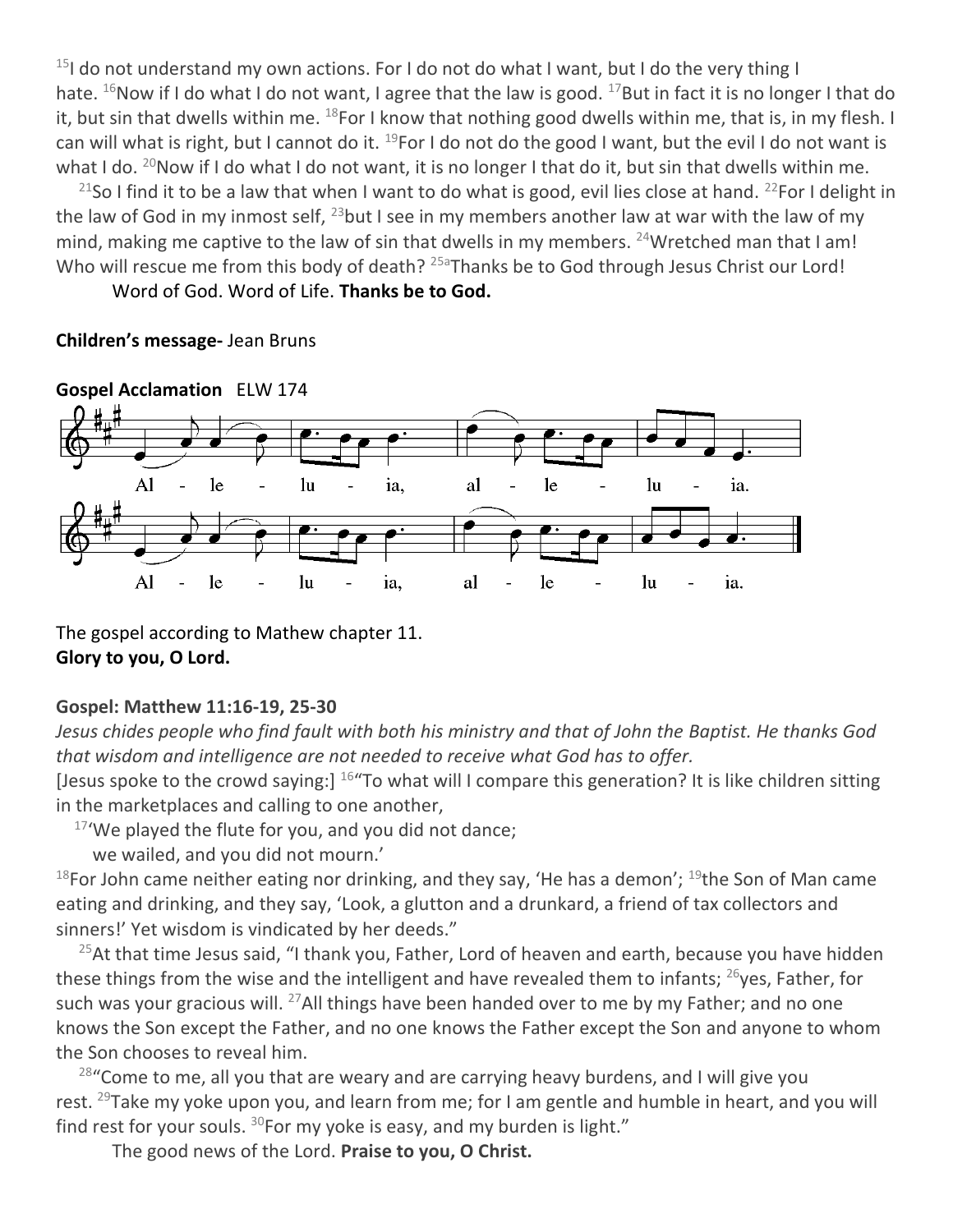#### **Sermon**

#### **Hymn of the Day:** *What a friend we have in Jesus* ELW 742 verses 1&2



#### **Prayers of Intercession**

Called into unity with one another and the whole creation, let us pray for our shared world.

Hear us, O God. **Your mercy is great.**

Receive these prayers, O God, and those too deep for words; through Jesus Christ our Lord. **Amen.**

#### **Peace**

The peace of Christ be with you always. **And also with you.**

## **Offering Message**